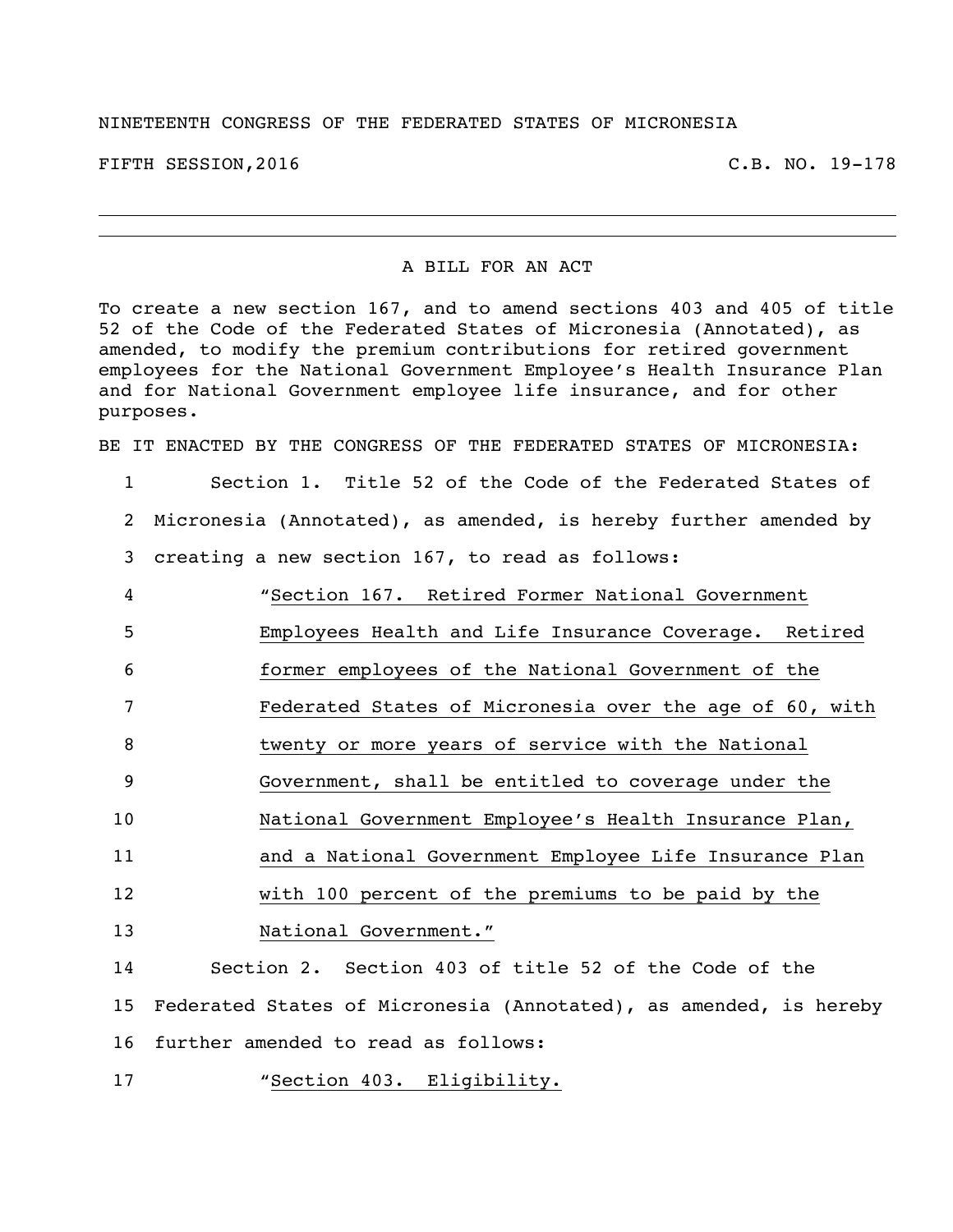(1) All full-time employees of the National Government of the Federated States of Micronesia shall participate in the plan. (2) Other persons who may participate in the plan: (a) The full-time employees of each participating agency and businesses which has entered into a contract with the Director, as administrator of the plan, whereby such agencies or businesses have agreed to participate in the plan. (b) The dependents of full-time employees of the National Government, participating agencies and **participating businesses;**  (c) Members of an employee's household who are dependentupon the employee, but are not otherwise defined as "dependents" under the provisions of this Act, if the employee pays 100 percent of the premiums for such persons to the plan; (d) Government employees whose State or agency does notparticipate in the plan, and their dependents, if they pay 100 percent of the premiums for themselves and their dependents to the plan; (e) Retired former employees of the National Government of the Federated States of Micronesia over the age of 60, with twenty or more years of service with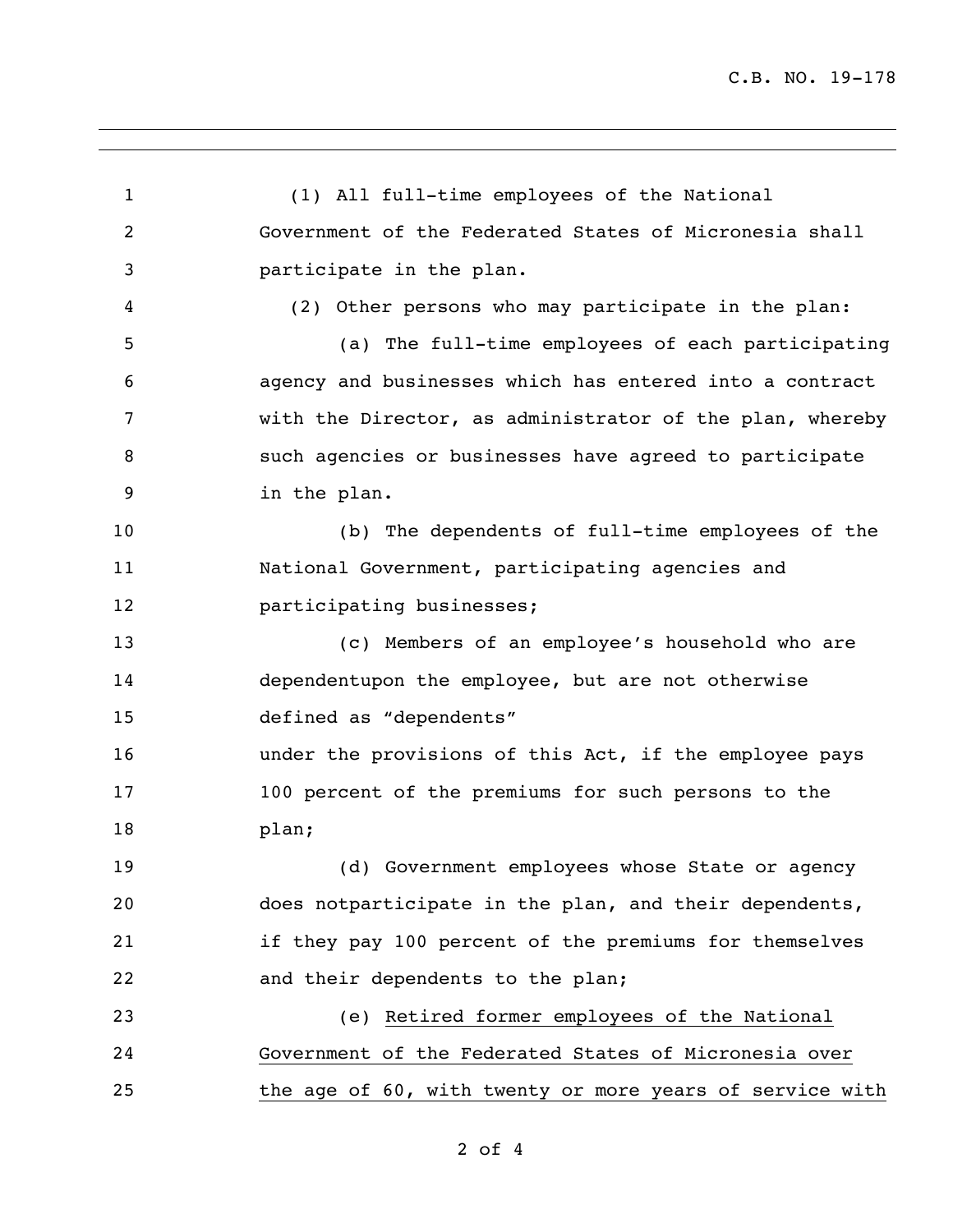| $\mathbf{1}$ | the National Government, with the National Government to          |
|--------------|-------------------------------------------------------------------|
| 2            | pay 100 percent of the premiums ;                                 |
| 3            | $[+e}] (f)$ Other [F] former enrollees in the plan, and           |
| 4            | their dependents, if they pay 100 percent of the                  |
| 5            | premiums for themselves and their dependents to the               |
| 6            | plan; and                                                         |
| 7            | $[\frac{f+1}{f}]$ (g) Full-time students enrolled at any          |
| 8            | postsecondary institution in the FSM, if the                      |
| 9            | postsecondary institution has entered into a contract of          |
| 10           | participation with the plan and the students pay 100              |
| 11           | percent of the premium for themselves to the plan.                |
| 12           | Section 3. Section 405 of title 52 of the Code of the             |
| 13           | Federated States of Micronesia (Annotated), as amended, is hereby |
| 14           | further amended to read as follows:                               |
| 15           | "Section 405. Premium contributions.                              |
| 16           | Employees and retired employees participating in the              |
| 17           | plan shall contribute the percentage of the premium not           |
| 18           | paid by their employer for insurance under the plan.              |
| 19           | The National Government of the Federated States of                |
| 20           | Micronesia shall contribute at least 52 percent of the            |
| 21           | premium for eligible employees, and retired employees,            |
| 22           | of the National Government participating in the plan.             |
| 23           | Any participating agency or participating business shall          |
| 24           | contribute at least 50 percent of the premium for their           |
| 25           | employees participating in the plan, or may at their              |

of 4